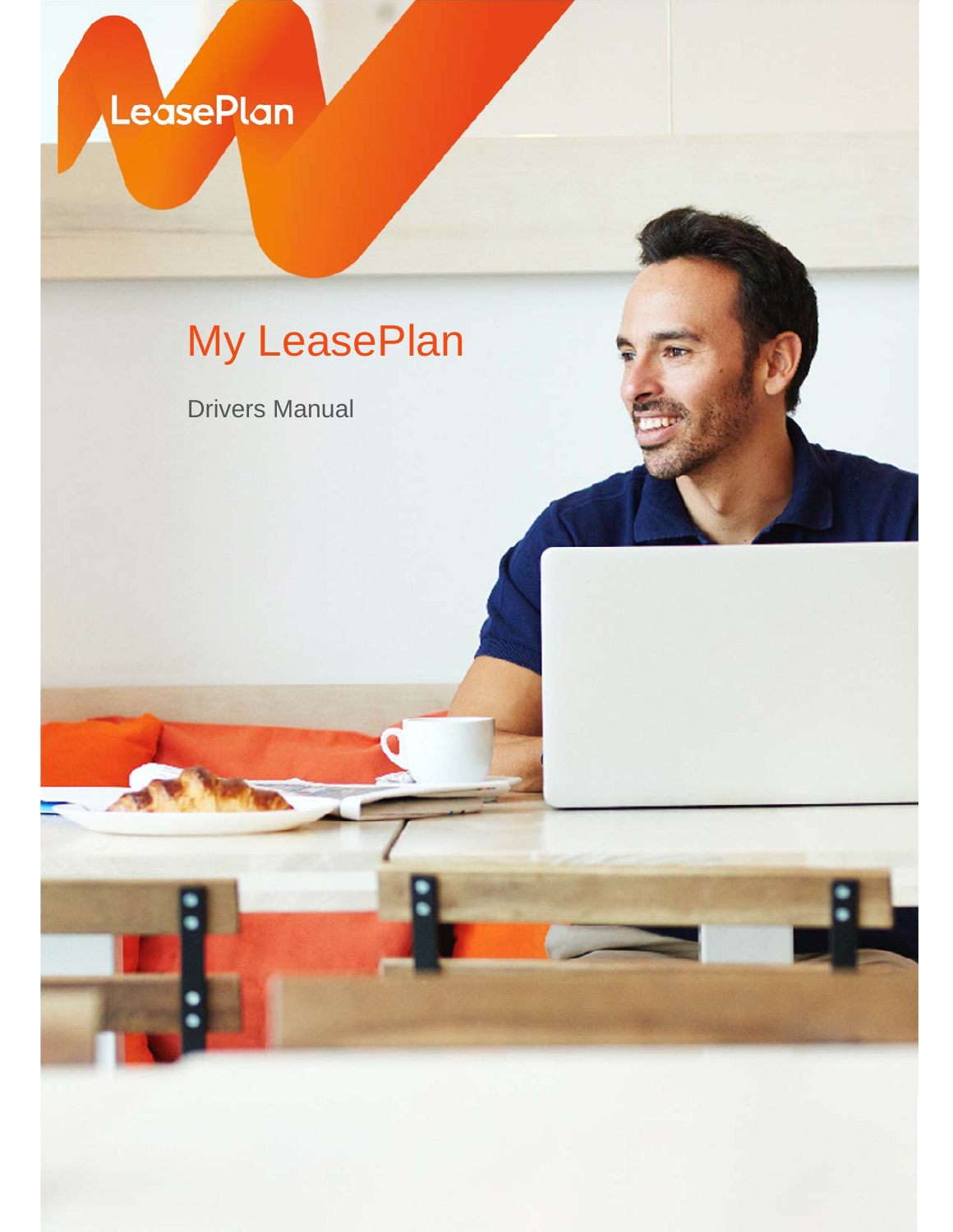

#### **Table of Contents**

| $\overline{2}$         |     |  |
|------------------------|-----|--|
|                        |     |  |
|                        |     |  |
| $\overline{3}$         |     |  |
|                        | 3.1 |  |
|                        | 3.2 |  |
|                        | 3.3 |  |
|                        |     |  |
| $\boldsymbol{\Lambda}$ |     |  |
|                        |     |  |
|                        |     |  |
|                        |     |  |
|                        |     |  |
| 5                      |     |  |
| 6                      |     |  |
| 7                      |     |  |
|                        |     |  |
|                        |     |  |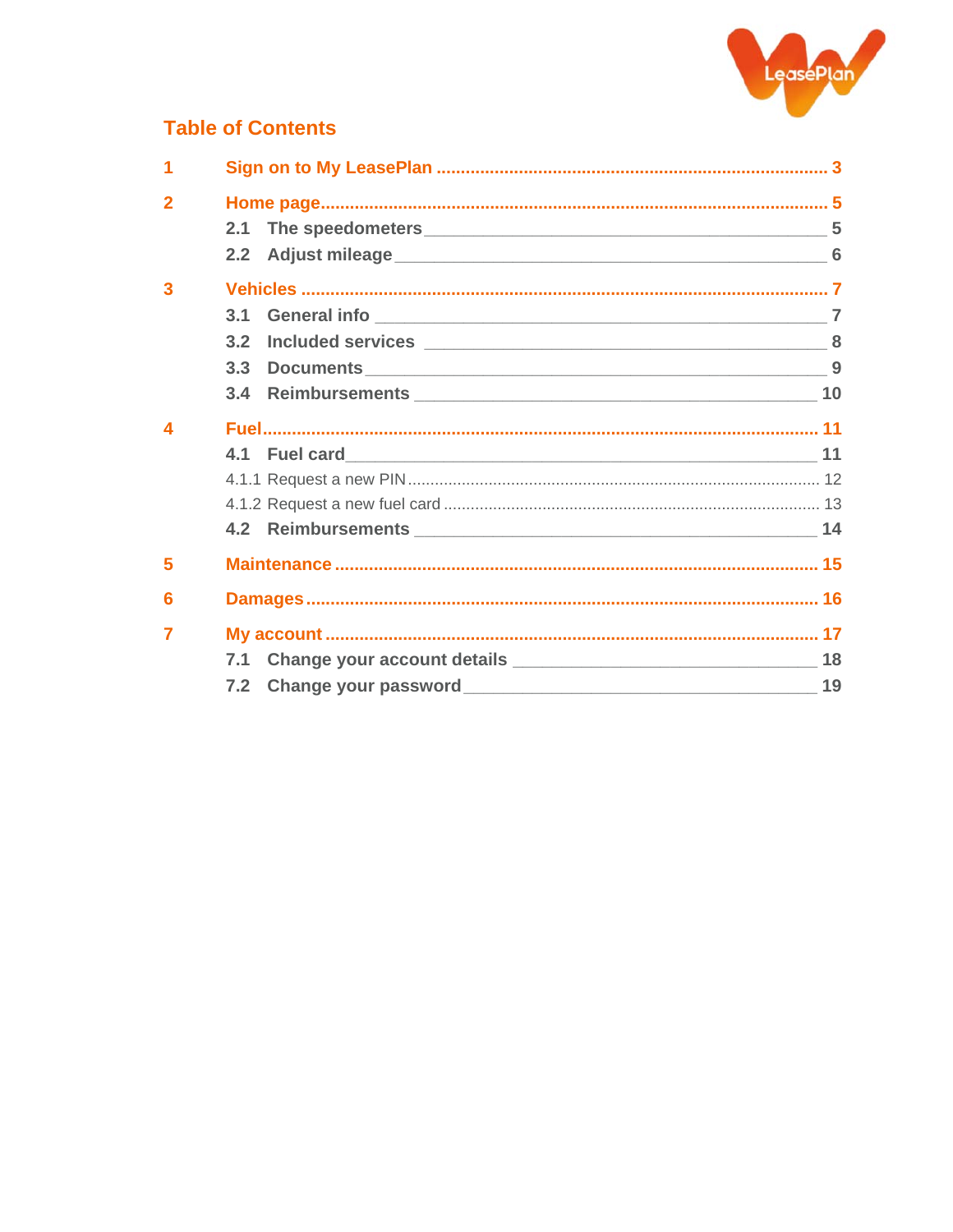

# 1 Sign on to My LeasePlan

LeasePlan.be and My LeasePlan can be used on a PC and a tablet.

To log in to My LeasePlan, go to www.leaseplan.be and click the 'My account' button in the top right corner.



Click on 'Login on My LeasePlan Account'. The 'Log in' page is displayed. Enter the e-mail address and password that you entered earlier during activation.



Click 'Log in'. You are now logged in to My LeasePlan.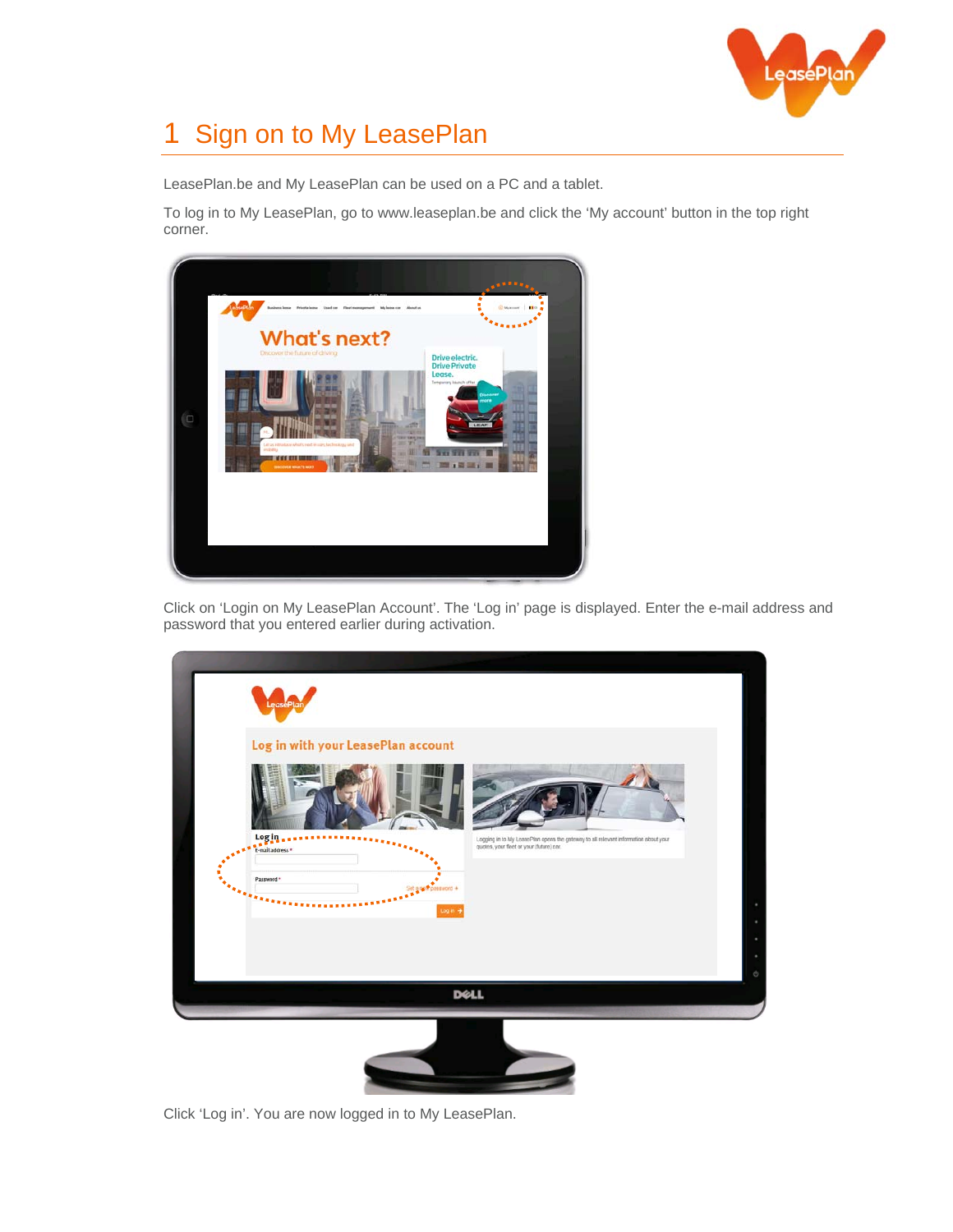

You can modify your account details using the orange button with drop-down in the top right corner (see '**7. My account**').

Good afternoon Jurgen v <sup>1</sup> My account **む** Log out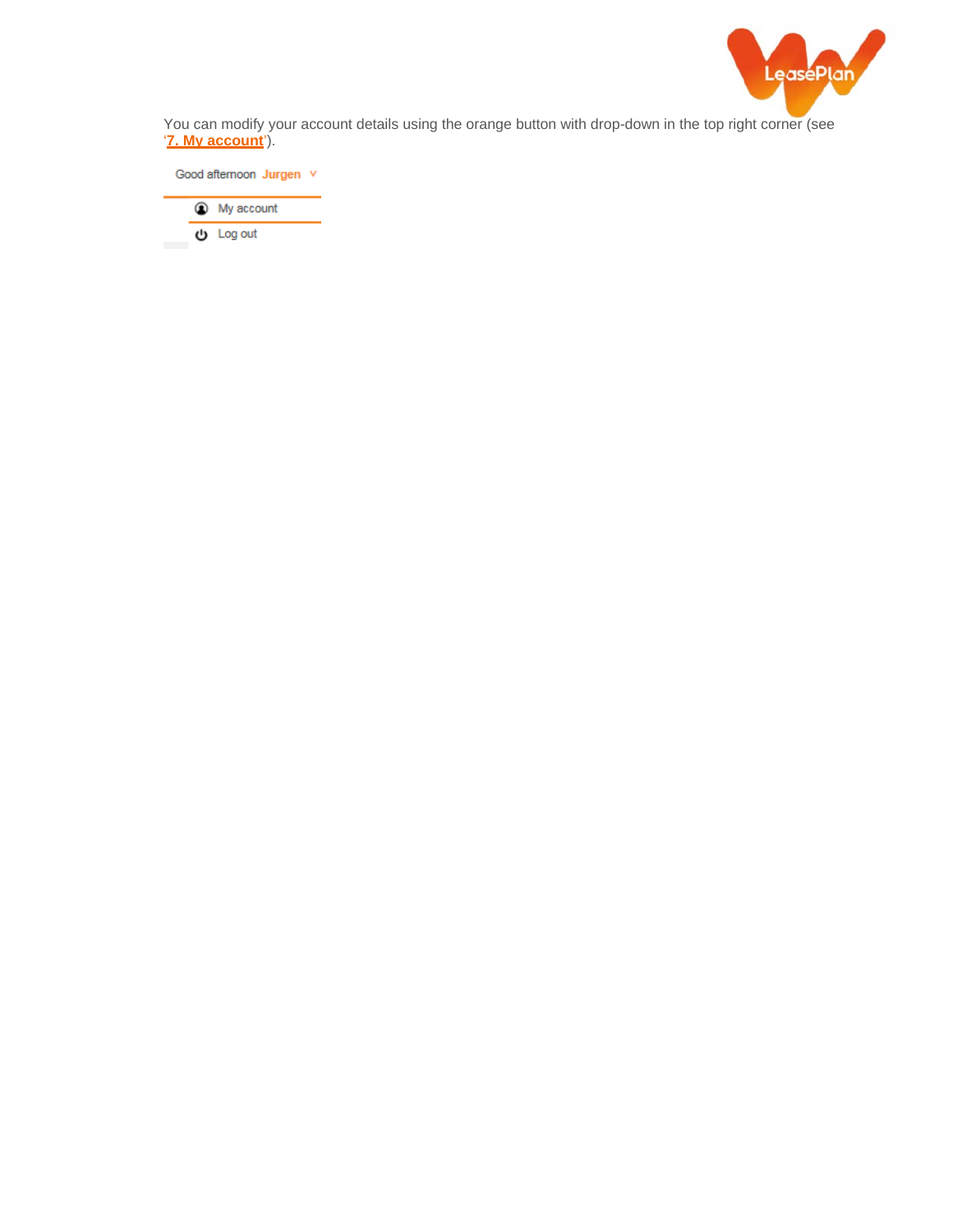

## 2 Home page

#### **2.1 The speedometers**

| My vehicle                                    |                                                                                                                                                                   |                |                                                                                                                                                                                                                                                                                         |                              |                                                                                                                                                                                     | Internet Quotations                       |
|-----------------------------------------------|-------------------------------------------------------------------------------------------------------------------------------------------------------------------|----------------|-----------------------------------------------------------------------------------------------------------------------------------------------------------------------------------------------------------------------------------------------------------------------------------------|------------------------------|-------------------------------------------------------------------------------------------------------------------------------------------------------------------------------------|-------------------------------------------|
| ⋒<br>Hotte                                    | $\bigcirc$<br>Vehicle                                                                                                                                             | FN<br>Fuel     | $\propto$<br>Maintenance                                                                                                                                                                                                                                                                | <b>tex</b><br><b>Damagos</b> |                                                                                                                                                                                     |                                           |
| Enjoy the ride!                               | Welcome to My LeasePlan, your trustworthy co-driver<br>have the wheel firmly in your hands.                                                                       |                |                                                                                                                                                                                                                                                                                         |                              | My LeasePlan will guide you through every step in the lifecycle of your company car. You not only get an insight in your car and the contract, it allows you to manage your car and |                                           |
| $\mathbf{r}$<br><b>SERVATOR</b>               |                                                                                                                                                                   | <b>Damages</b> |                                                                                                                                                                                                                                                                                         | <b>Last known mileage</b>    | 046950                                                                                                                                                                              | <b>Registration number</b><br>$1-RSC-298$ |
| <b><i>State And Address</i></b><br>3.2 #100ml | <br>Show less +<br>The average fuel consumption for your vehicle.<br>Is 0.0 K100km. The average LeasePlan (three)<br>ching the same make and model is situated at |                | Total cost in dampers for section in a<br>The total bost in damages for this vehicle was D<br>EUR. The average LeasePlan pliver is situated<br>at 653 EUR. This amount is strictly for<br>international purposes. The amount takes into<br>account all incidents, liable and non-batre. | Show less +                  | Edd a<br>Show less +<br>Registered at filing status: 175027 DIEGEM an<br>Wednesday November 204 2017 at 9:11.                                                                       |                                           |
|                                               |                                                                                                                                                                   |                |                                                                                                                                                                                                                                                                                         | <b>DOLL</b>                  |                                                                                                                                                                                     |                                           |

On your personal My LeasePlan home page, you have 2 speedometers: fuel and damage claims. 'More info' explains what the speedometer displays.

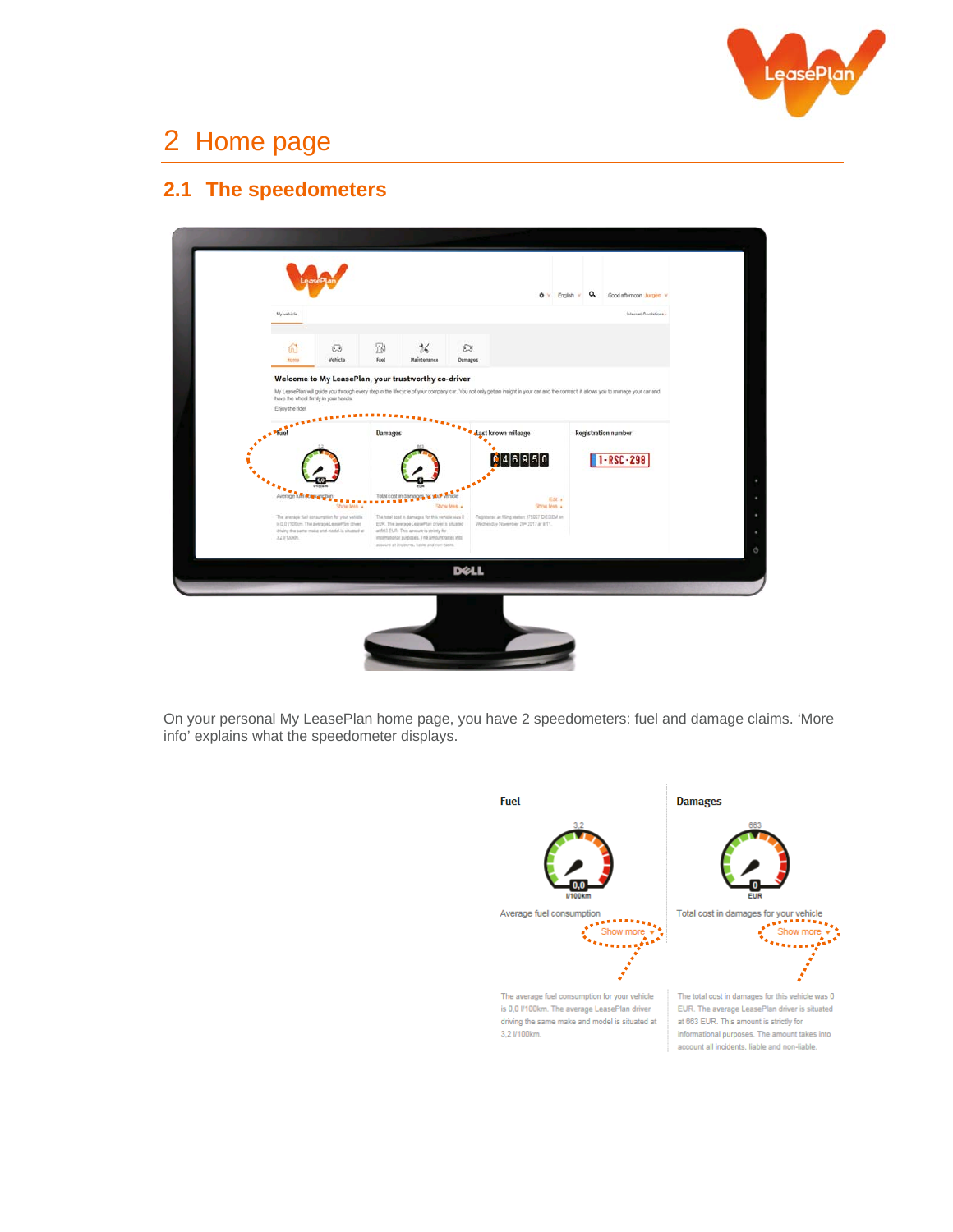

## **2.2 Adjust mileage**



On your personal My LeasePlan home page, you can adjust the last known mileage by clicking 'Edit' under the odometer.

You can easily change your mileage using the arrows. Click 'Save' to save your changes.

If you enter a mileage that deviates too much from the last known mileage for your vehicle, you will be requested to re-confirm.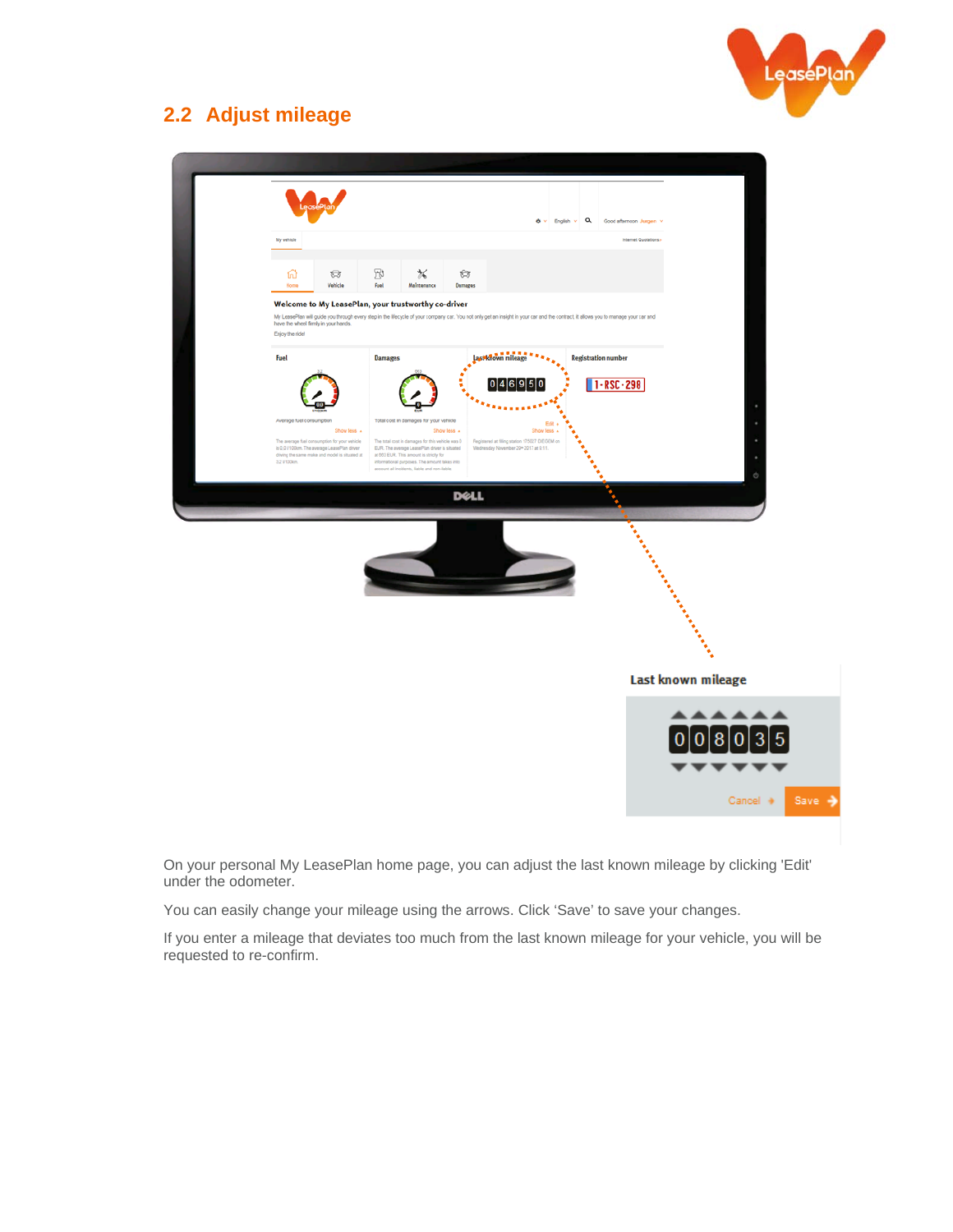

## 3 Vehicles

#### **3.1 General info**

Click the menu item 'Vehicle' to quickly display general information about your vehicle.



The calculation of the annual benefit in kind is based on the gross catalogue price including options and accessories, the actually paid VAT, the first registration date and the CO2 emission as stated on the certificate of registration.



The actual kilometres per year are based on the mileages that we receive via fuel fill-ups or interventions (service, tyre change, roadside assistance, etc.).

Annual mileage

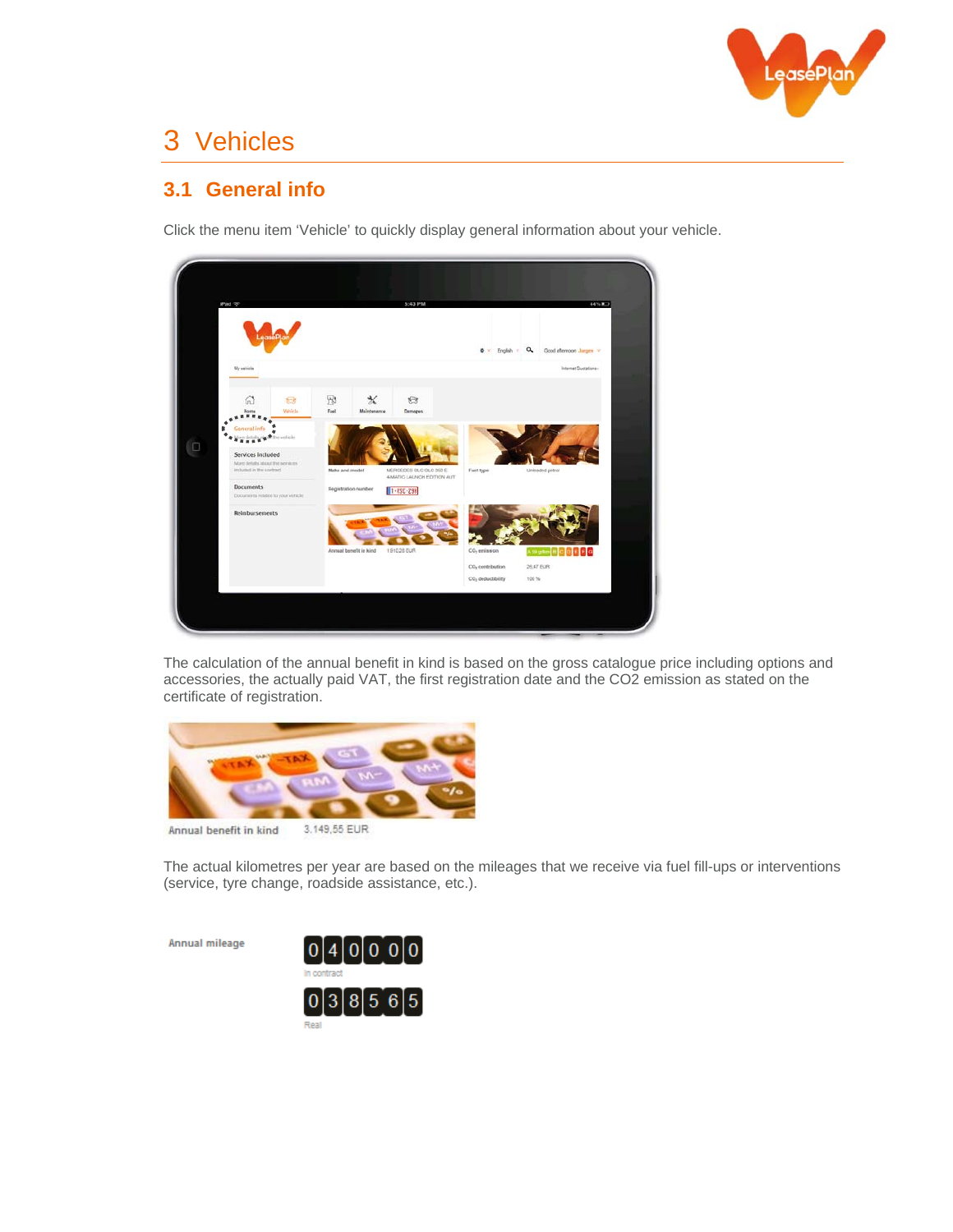

#### **3.2 Included services**

When you click the sub-menu item 'Included services', you only see the services that are included in your contract.



You can request the list of frequently asked questions for each of these services.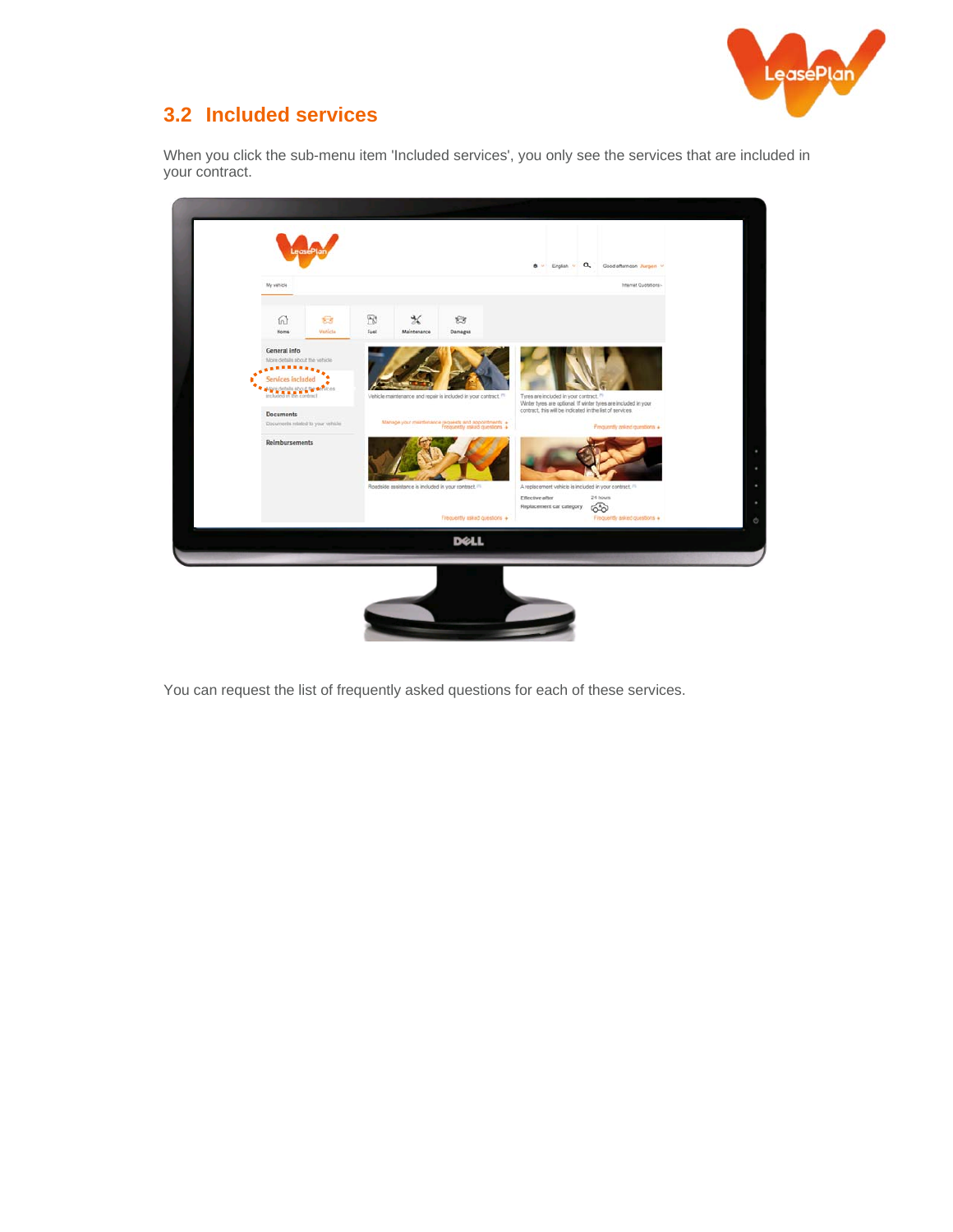

## **3.3 Documents**

When you click the sub-menu item 'Documents', you will find all available documents easy to download (e.g.: certificate main driver, copy insurance document, order form technical control).

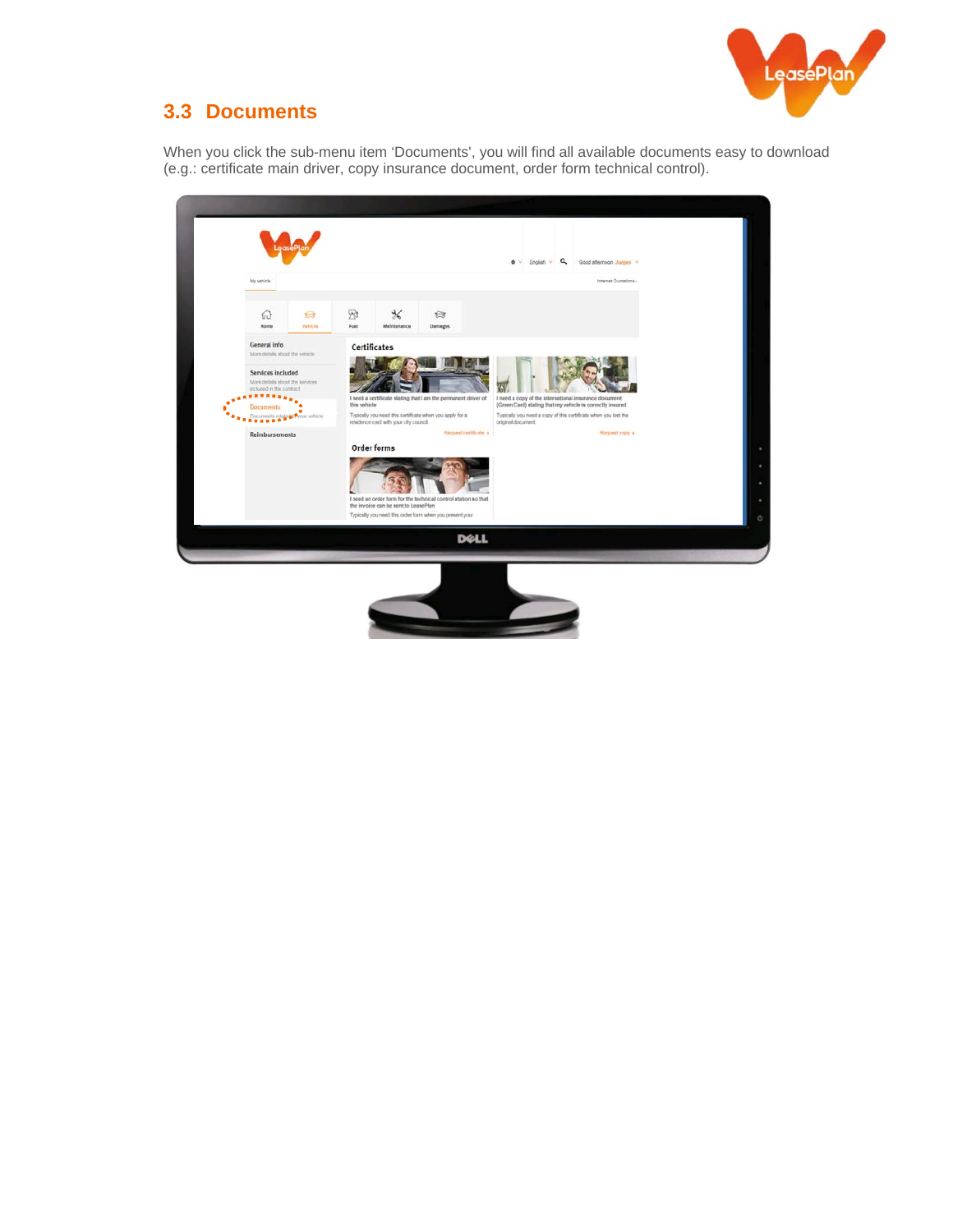

## **3.4 Reimbursements**

Click the menu item 'Reimbursements' to request the refund of fuel costs or the cost of a technical intervention you paid for yourself.

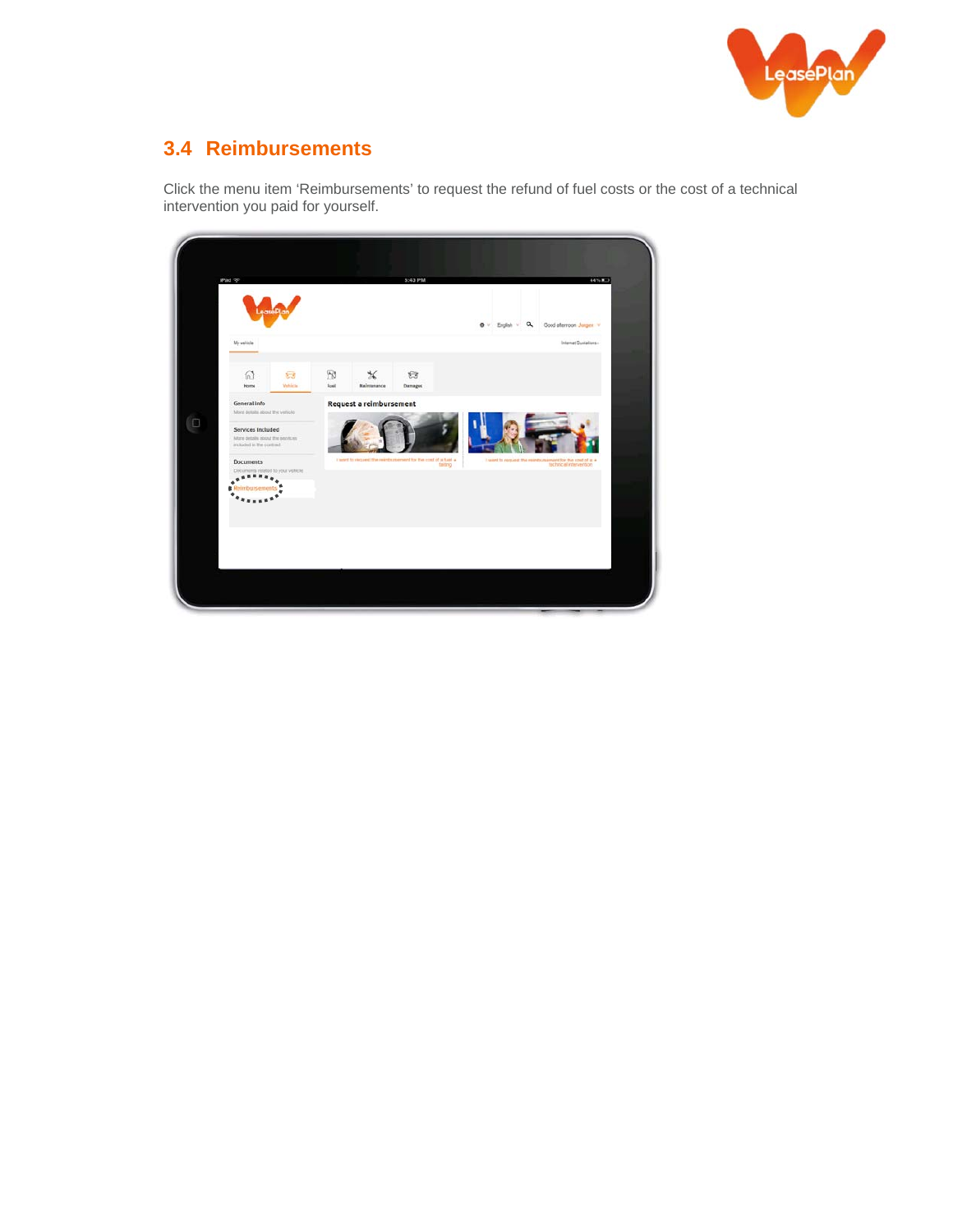

## 4 Fuel

#### **4.1 Fuel card**

Click the menu item 'Fuel' to quickly display an overview of your fuel card(s).



You can see where you can fill up for each fuel supplier.



stations in Belgium



Accepted in all Esso fuel stations in Belgium

TOTAL Accepted in all Total fuel stations in Belgium



Accepted in all Q8 fuel stations in Belgium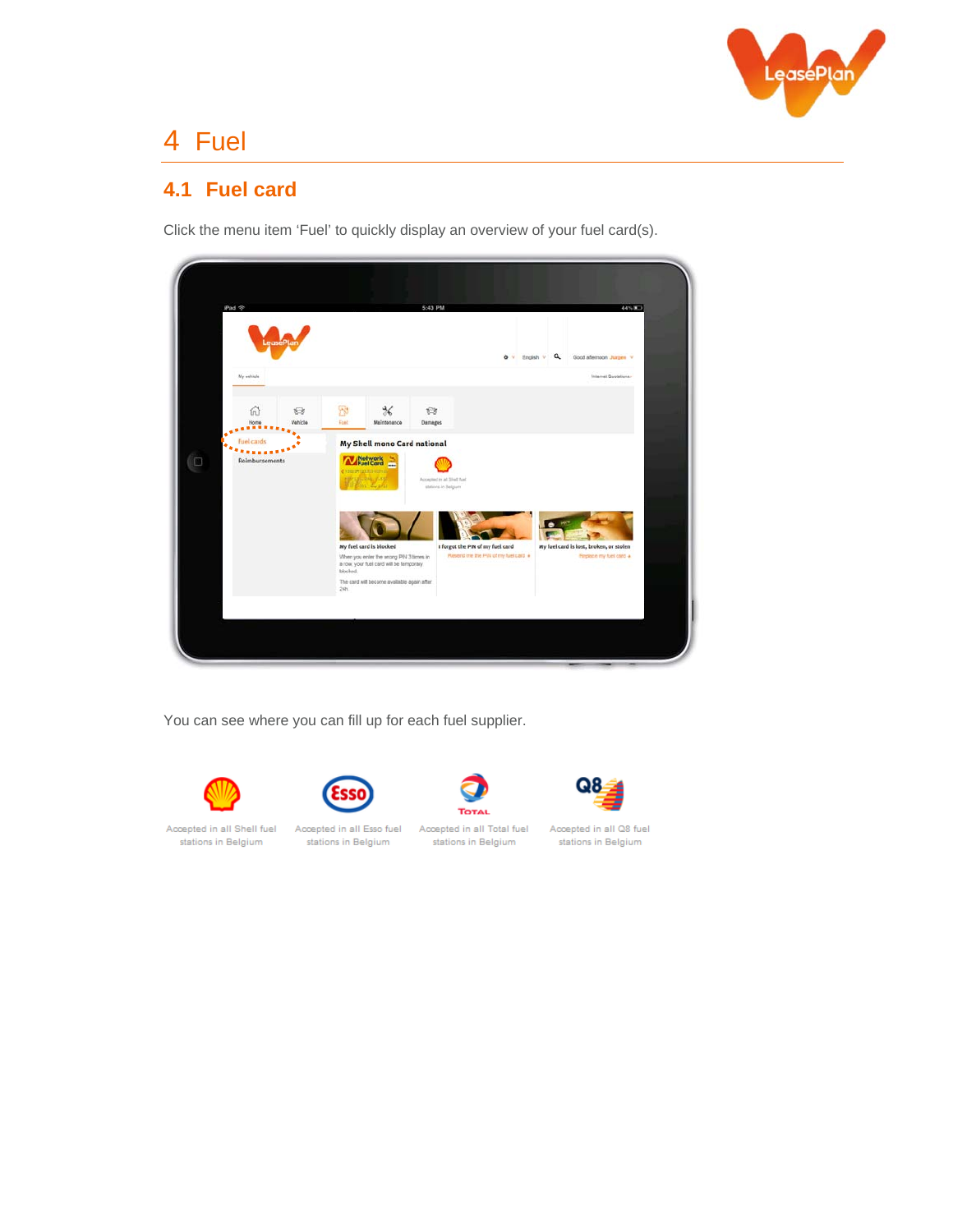

#### **4.1.1 Request a new PIN**

If you forget your PIN, you can always request a new one via the 'I have forgotten my fuel card PIN' link. LeasePlan sends a new PIN by regular mail to the address linked to the card. If your employer indicated that fuel cards must be sent to the work address, this will be your work-related address. If your employer indicated that fuel cards must be sent directly to the driver's home address, then this will be your home address.

#### My Network Fuel Card national



Accepted in all Shell fuel

stations in Belgium



Accepted in all Esso fuel

stations in Belgium



Accepted in all Total fuel

stations in Belgium



Accepted in all Q8 fuel stations in Belgium



My fuel card is blocked

When you enter the wrong PIN 3 times in a row, your fuel card will be temporary blocked.

The card will become available again after 24h



Geldenaaksebaan 464, 3001 HEVERLEE.

----------------------------

Confirm  $\rightarrow$ 

Cancel  $\rightarrow$ 

Click 'Confirm' to send the new PIN request to LeasePlan. If you decide not to request a new PIN, click 'Cancel'.

If your home address or work-related address has changed, please edit your address in your profile first (see '**7. My account**') before requesting the new PIN.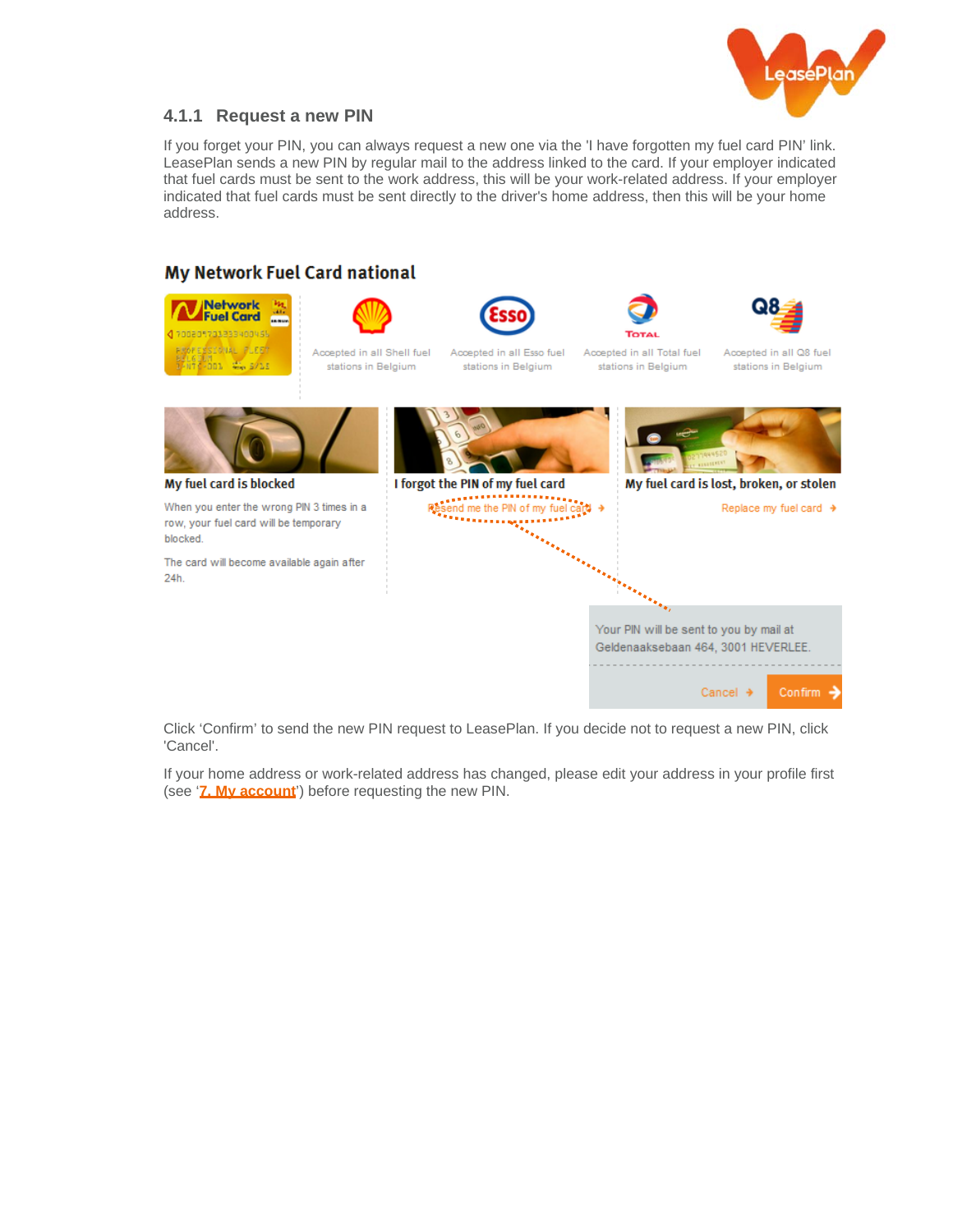

#### **4.1.2 Request a new fuel card**

If your card is lost or stolen, or damaged, you can request a new one via the link 'I lost my fuel card, my card is broken, my card has been stolen'. LeasePlan sends a new card and PIN (separately) by regular mail to the address linked to the card. If your employer indicated that fuel cards must be sent to the work address, this will be your work-related address. If your employer indicated that fuel cards must be sent directly to the driver's home address, then this will be your home address.

#### My Network Fuel Card national





Accepted in all Shell fuel

stations in Belgium



Accepted in all Esso fuel

stations in Belgium



Accepted in all Total fuel

stations in Belgium



Accepted in all Q8 fuel stations in Belgium



My fuel card is blocked

When you enter the wrong PIN 3 times in a row, your fuel card will be temporary blocked.

The card will become available again after  $24h$ 



I forgot the PIN of my fuel card



Cancel →

Confirm

Click 'Confirm' to send the new card request to LeasePlan. If you decide not to request a new card, click 'Cancel'.

If your home address or work-related address has changed, please edit your address in your profile first (see '**7. My account**') before requesting the new card and PIN.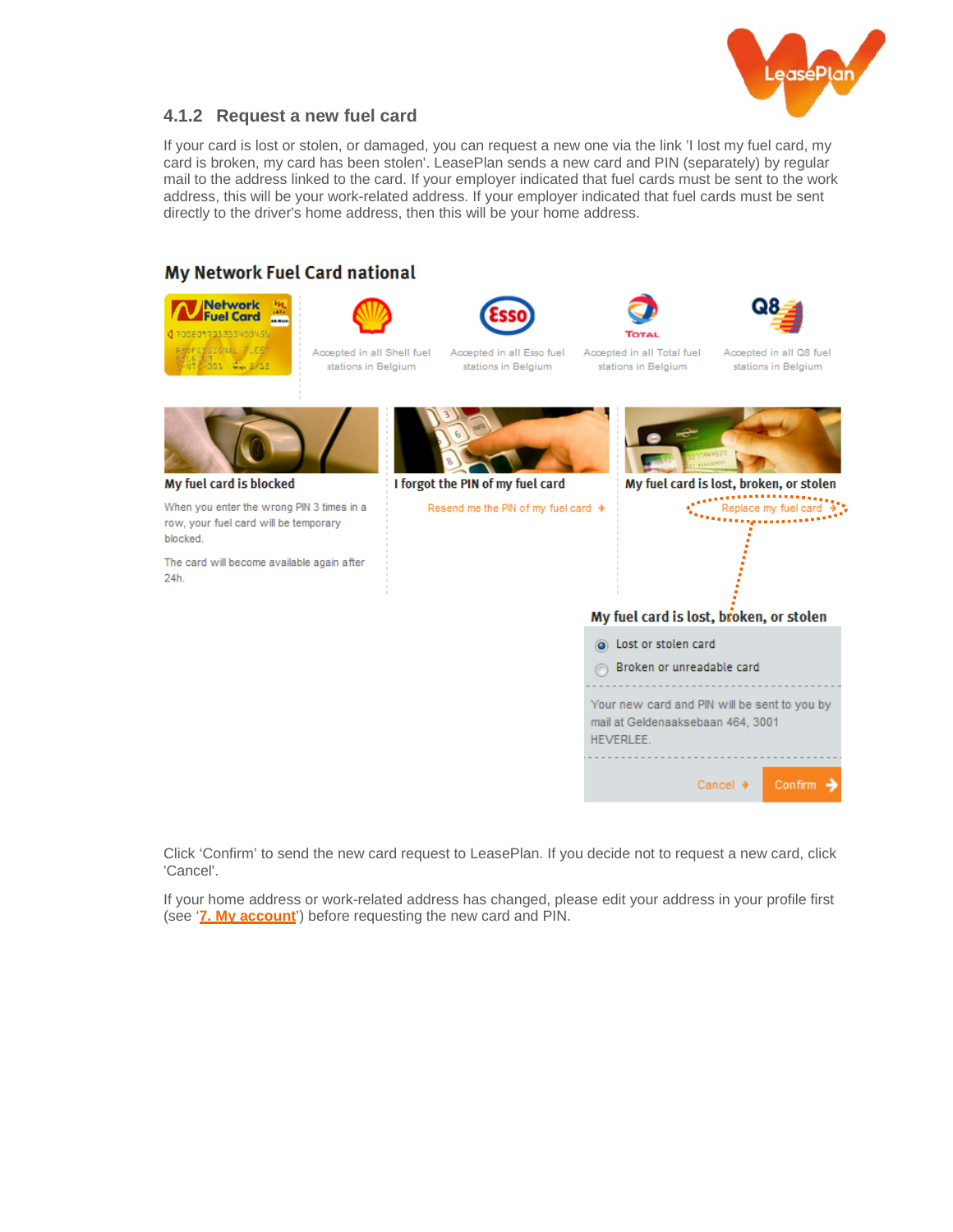

## **4.2 Reimbursements**

Click the 'Reimbursements' sub-menu to to obtain a refund of a fill-up you paid yourself.



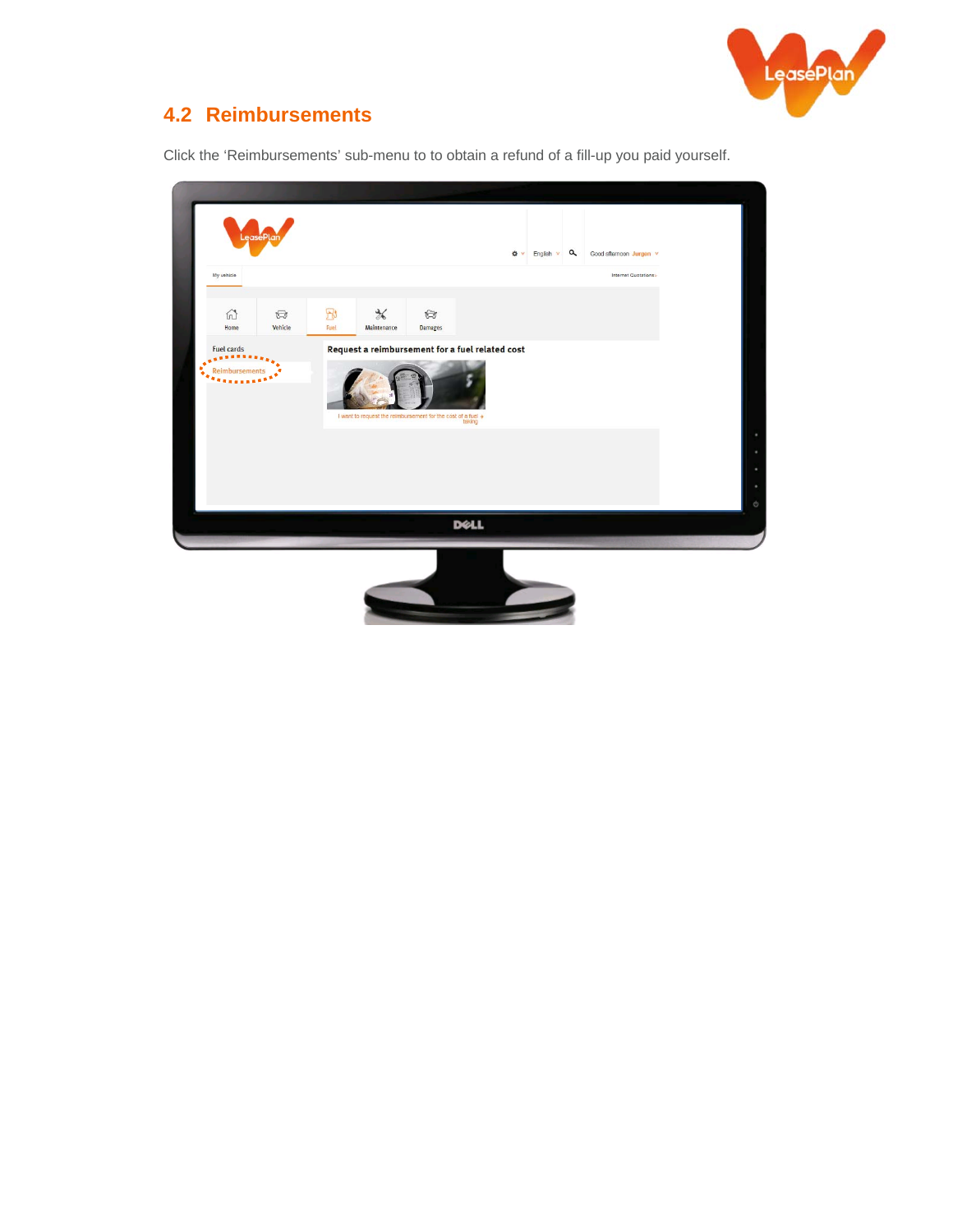

# 5 Maintenance

With the 'Maintenance' menu item you can schedule a service appointment.

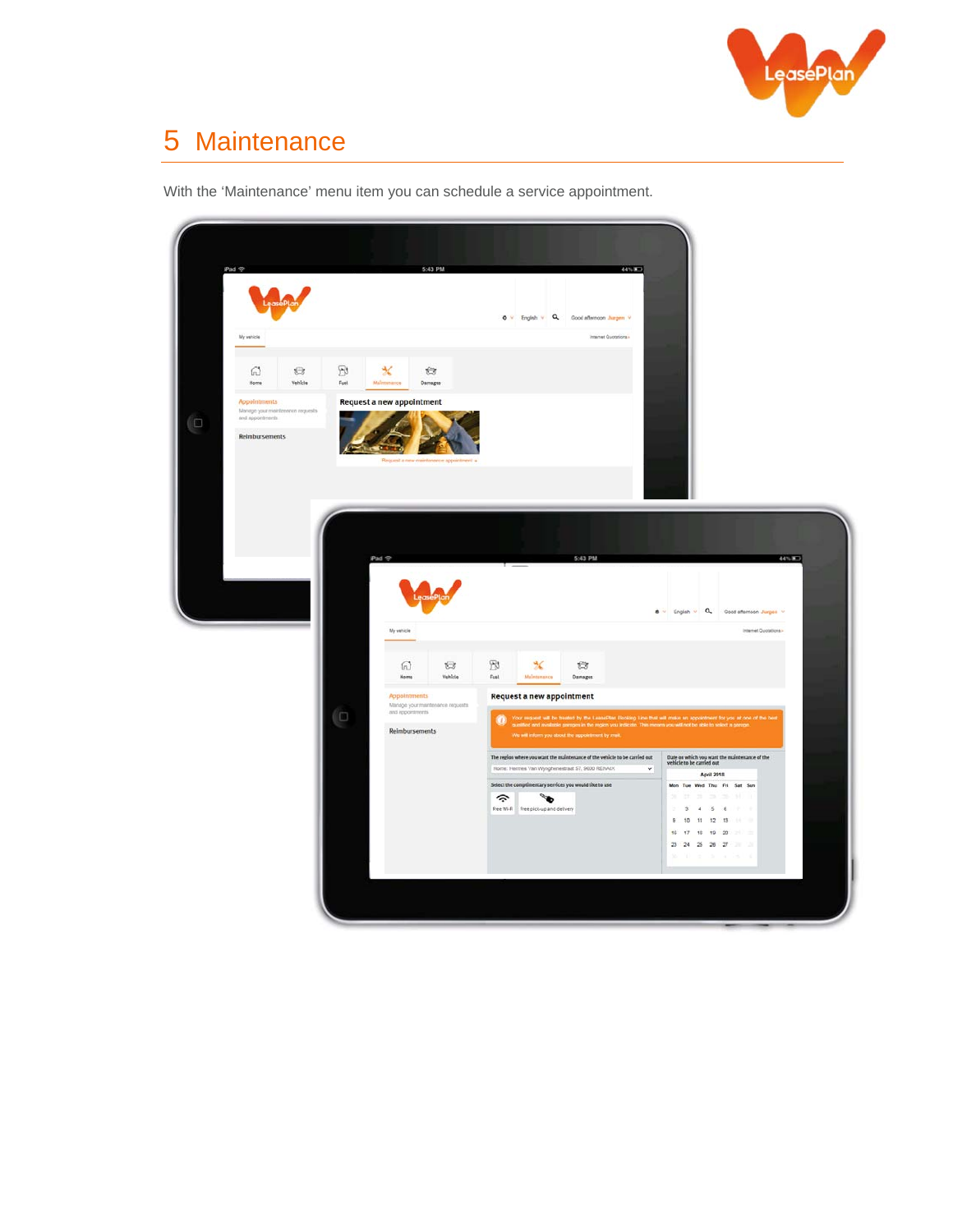

## 6 Damages

 $\frac{1}{2}$ 奋  $\bigcirc$  $\mathcal{H}$ Declare a new damage N É Claim file overview There are no claim files for this vehicle 窗 **DOLL** 

Click the menu item 'Damages' to declare a new damage or look at earlier damages to your car.

Depending on the situation you can choose to declare a damage without counterparty, with counterparty or a damage to the windscreen.

You will be asked to fill in an online form, upload pictures or documents when relevant.

| <b>Banzen</b> preniers                                              | Declare a new damage                                                                                                                                                                                                                             |                                   |                        |           |       |                                      |               |                                                                                                               |  |  |
|---------------------------------------------------------------------|--------------------------------------------------------------------------------------------------------------------------------------------------------------------------------------------------------------------------------------------------|-----------------------------------|------------------------|-----------|-------|--------------------------------------|---------------|---------------------------------------------------------------------------------------------------------------|--|--|
| Here you will find years details strong<br>darrage to your vehicle. | To decays a democr without a locaet counterparty, one disk the location where the democri took place, describe<br><b>HERE'S</b><br><b>CAN A CONTRACTOR</b><br>Similar man and con-                                                               |                                   |                        |           |       |                                      |               |                                                                                                               |  |  |
|                                                                     | About the damage                                                                                                                                                                                                                                 |                                   |                        |           |       |                                      |               |                                                                                                               |  |  |
|                                                                     | Description of the location where the damage took place *                                                                                                                                                                                        | Date when the damage took stars * |                        |           |       |                                      |               |                                                                                                               |  |  |
|                                                                     | <b>Detaure</b>                                                                                                                                                                                                                                   | v                                 | Ł                      |           |       | March 2016                           |               |                                                                                                               |  |  |
|                                                                     | Senati location by protat soda or lown hame.<br>$\sim$                                                                                                                                                                                           |                                   | $\rightarrow$          |           |       | Wed The Fit Sat San<br>-             | $\rightarrow$ |                                                                                                               |  |  |
|                                                                     | Spring programmed                                                                                                                                                                                                                                |                                   |                        |           |       |                                      | 45            | $-98$                                                                                                         |  |  |
|                                                                     | in freed of the frames located at Market 1.<br>In the parking hit of the super module                                                                                                                                                            |                                   | 12                     | <b>Y3</b> |       | $^{16}$                              |               | $17 - 18$                                                                                                     |  |  |
|                                                                     | On the EAT1 of the simplice of Deed.                                                                                                                                                                                                             |                                   | $\Rightarrow$          | 20        | $-24$ | 22 23 24 25                          |               |                                                                                                               |  |  |
|                                                                     |                                                                                                                                                                                                                                                  |                                   | $26 - 27$              |           |       | <b>A ST RTS</b>                      |               |                                                                                                               |  |  |
|                                                                     |                                                                                                                                                                                                                                                  |                                   |                        |           |       | Allia Chical Dick                    |               |                                                                                                               |  |  |
|                                                                     | Selected dute Vision 209-2012                                                                                                                                                                                                                    |                                   |                        |           |       |                                      |               |                                                                                                               |  |  |
|                                                                     |                                                                                                                                                                                                                                                  |                                   |                        |           |       |                                      |               |                                                                                                               |  |  |
|                                                                     | Description of the dumpe caused to the vehicle."<br>Salest the cardial of the vehicle that got demoged. Use the red arms to indicate the first point of inspect, Optionals you can describe<br>the damage calcord to the vehicle in more detail. |                                   | <b>Santa contights</b> |           |       | The left cutants were a sectoral and |               | The track of the sehicle area derme white dimmy backgards.<br>The passingers and get planed with but college. |  |  |

After submitting the form, a LeasePlan employee will open a claim file and handle the repair of your car.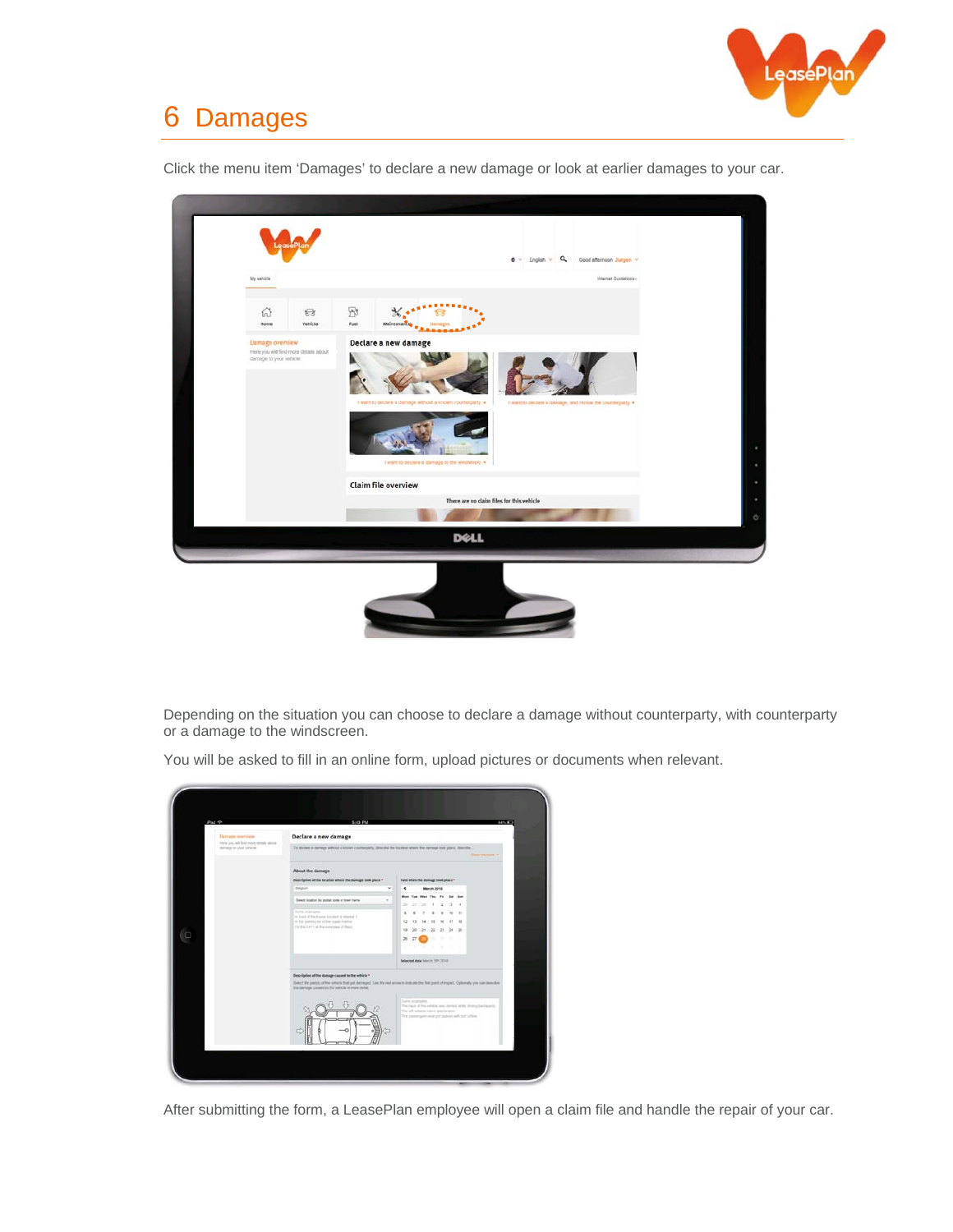

# 7 My account

You will see an orange button in the black bar at the top of the web page. When you hover over the button with your mouse or touch it on a tablet, a list is displayed where you can see 'My account'.



Click 'My account' to open your profile page where you can consult your details and change them if necessary.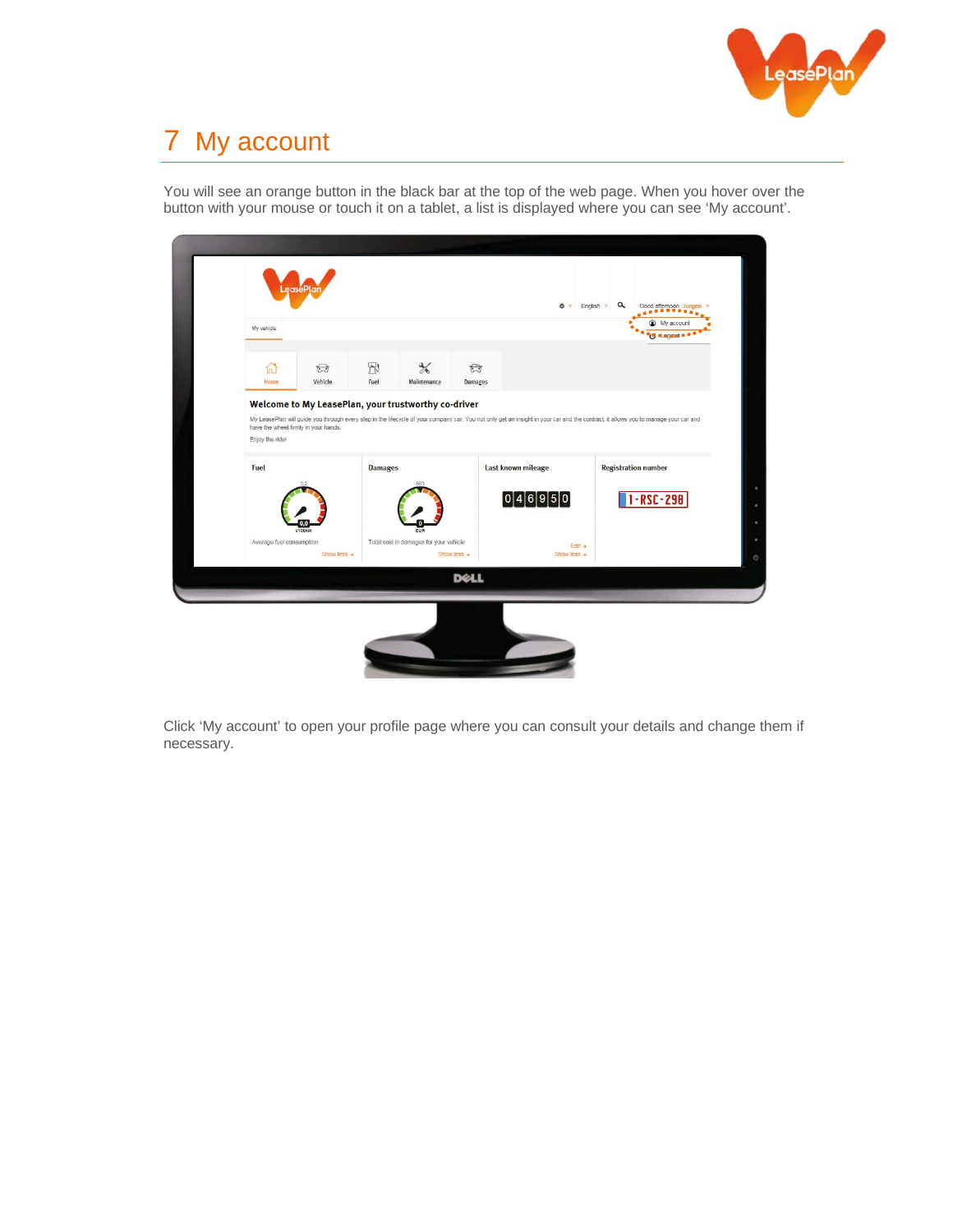

## **7.1 Change your account details**

You can easily change your details on the 'My account' page. Click 'Edit' next to the item you want to modify. Click 'Confirm' to save your changes, or 'Cancel' if you want to go back to the current details.

You can also delete details as long as you have 1 address, 1 e-mail address and 1 phone number.

|   | Pad $\otimes$                              |                               | 5:43 PM        |                                                                                                                                                                                                                                | 44% 333                 |  |
|---|--------------------------------------------|-------------------------------|----------------|--------------------------------------------------------------------------------------------------------------------------------------------------------------------------------------------------------------------------------|-------------------------|--|
|   |                                            |                               |                | $0$ v English v $Q$                                                                                                                                                                                                            | Good afternoon Jurgen v |  |
|   | My vehicle<br>Jurgen's account             |                               |                |                                                                                                                                                                                                                                | Internet Quotations     |  |
|   | Security                                   | <b>General information</b>    |                |                                                                                                                                                                                                                                |                         |  |
|   | Personal data<br>Manage your personal data | Mr. Jurgen<br>Birth date      | March 1 * 1978 |                                                                                                                                                                                                                                | Edit +<br>Edt +         |  |
|   |                                            | Language                      | English        |                                                                                                                                                                                                                                | 読む                      |  |
| n |                                            | <b>Address</b>                |                |                                                                                                                                                                                                                                | Edit +                  |  |
|   |                                            | Work                          | Not set        |                                                                                                                                                                                                                                |                         |  |
|   |                                            | Private<br>E-mail address     | Not set        |                                                                                                                                                                                                                                | Edit +                  |  |
|   |                                            | <b>Work</b>                   |                | Service rate rate to the contract of the contract of the contract of the contract of the contract of the contract of the contract of the contract of the contract of the contract of the contract of the contract of the contr |                         |  |
|   |                                            | Private                       |                |                                                                                                                                                                                                                                |                         |  |
|   |                                            | <b>Phone number</b><br>Mobile | $+32.495.26$   |                                                                                                                                                                                                                                | Edit +                  |  |
|   |                                            |                               |                |                                                                                                                                                                                                                                |                         |  |
|   |                                            |                               |                |                                                                                                                                                                                                                                |                         |  |
|   |                                            |                               |                |                                                                                                                                                                                                                                |                         |  |
|   |                                            | <b>SERVICE CONTROL</b>        |                |                                                                                                                                                                                                                                |                         |  |

| <b>Address</b>                                       |                       |                                   |
|------------------------------------------------------|-----------------------|-----------------------------------|
| <b>Work</b>                                          |                       |                                   |
| Excelsiorlaan                                        | Box<br>8              | Clear $\Rightarrow$               |
| 1930 ZAVENTEM<br>Belgium<br>۰                        |                       |                                   |
| <b>Private</b>                                       |                       |                                   |
| Gasdreef                                             | Box<br>$\overline{2}$ | Clear $\rightarrow$               |
| 9230 WETTEREN<br>$\overline{\phantom{a}}$<br>Belgium |                       |                                   |
|                                                      |                       |                                   |
|                                                      |                       | Confirm $\rightarrow$<br>Cancel * |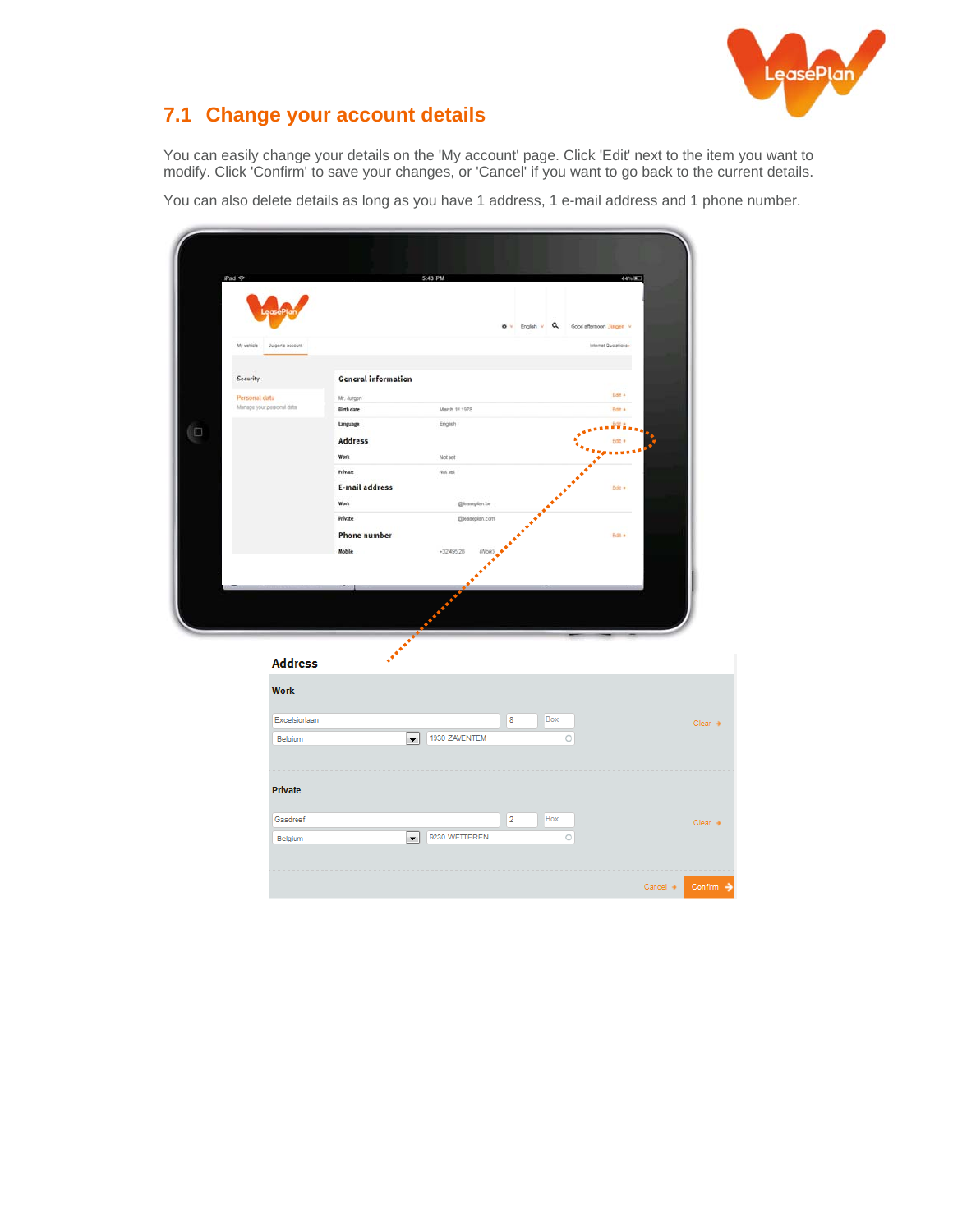## **7.2 Change your password**

Click the 'Security' sub-menu item to change your password.

Click the 'Password' button on the right side of the page, enter your current password and then the new password twice. Click 'Confirm' to set your new password, or 'Cancel' to keep your current password.

|                                                                          |                                                                                                                               | ☆ v English v Q<br>Good afternoon Jurgen            |         |
|--------------------------------------------------------------------------|-------------------------------------------------------------------------------------------------------------------------------|-----------------------------------------------------|---------|
| My vehicle<br>My account                                                 |                                                                                                                               | Internet Quotations>                                |         |
|                                                                          |                                                                                                                               |                                                     |         |
| <b>Security</b>                                                          | <b>Password</b>                                                                                                               |                                                     |         |
| Personal data<br>Manage your personal data                               | Your password has not been changed for 701 days.                                                                              |                                                     |         |
|                                                                          |                                                                                                                               |                                                     |         |
|                                                                          |                                                                                                                               | APPROXIMATION ASSESSMENT PROPERTY AND INCORPORATION |         |
|                                                                          |                                                                                                                               |                                                     |         |
|                                                                          |                                                                                                                               |                                                     |         |
|                                                                          |                                                                                                                               |                                                     |         |
|                                                                          |                                                                                                                               |                                                     | $\circ$ |
|                                                                          | <b>DeLL</b>                                                                                                                   |                                                     |         |
|                                                                          |                                                                                                                               |                                                     |         |
|                                                                          | <b>IRABBARA</b>                                                                                                               |                                                     |         |
| <b>Password</b>                                                          |                                                                                                                               |                                                     |         |
| button. Click the Cancel button to cancel changing your password.        | To change your password, enter your current password, type a new password, retype your new password, and click on the Confirm |                                                     |         |
| <b>Current password</b>                                                  |                                                                                                                               |                                                     |         |
| New password*                                                            | Retype password*                                                                                                              |                                                     |         |
| X Must contain at least 8 characters.<br>Must contain at least 1 number. | <b>3</b> Must match.                                                                                                          |                                                     |         |
|                                                                          |                                                                                                                               | Cancel *<br>Confirm $\rightarrow$                   |         |
|                                                                          |                                                                                                                               |                                                     |         |